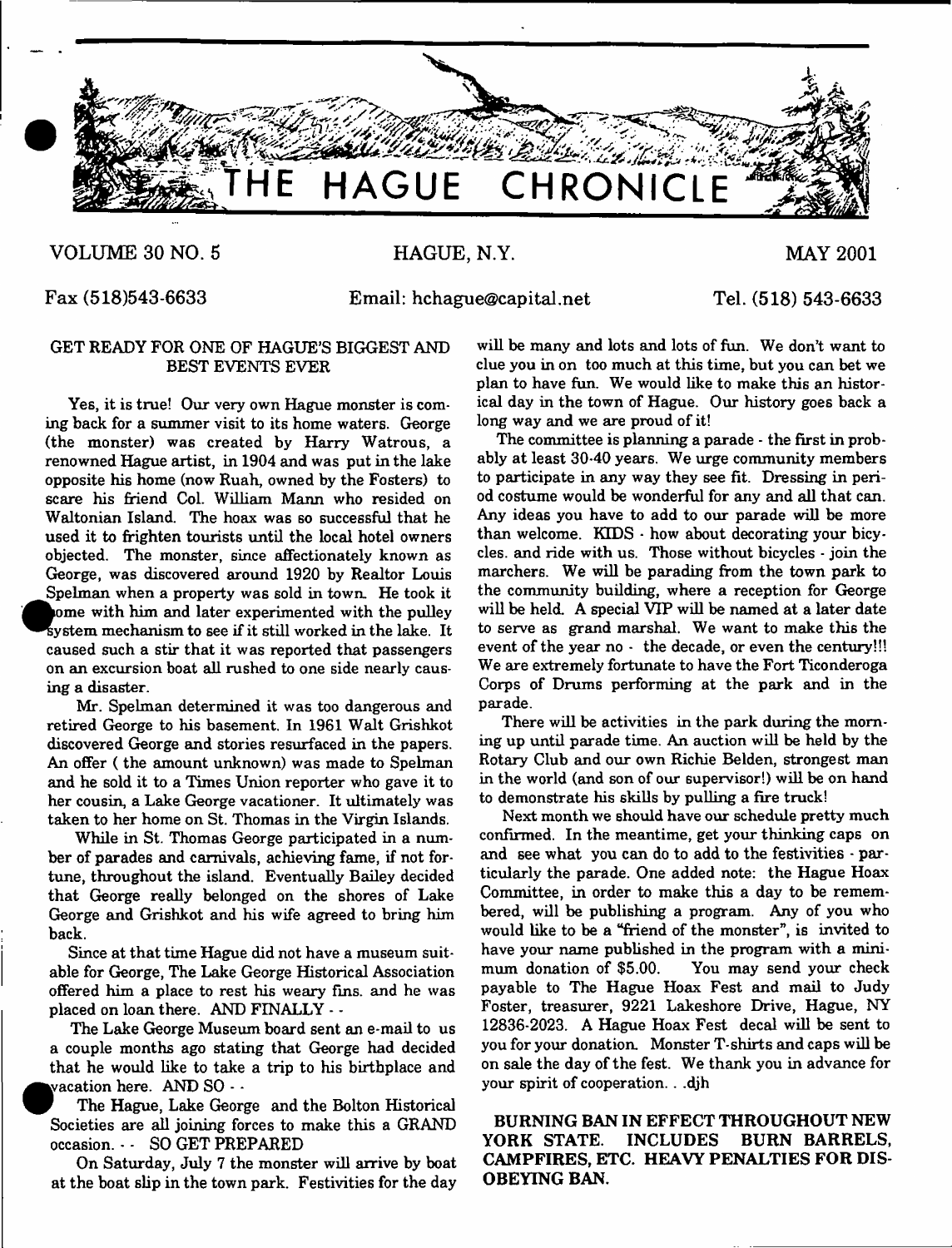#### CHAMPLAIN VALLEY CHORALE CONCERT

 $-2-$ 

The Champlain Valley Chorale will celebrate its 25th anniversary with a concert on Sunday, May 20, 2001 at 4:00PM at the First United Methodist Church in Ticonderoga.

The group's first concert was presented on July 14, 1976, at the Crown Point State Park for the bicentennial celebration. Approximately 20 members sang at this concert under the direction of its founder, James Conley, AAGO. There are approximately 50 members now. Since his resignation in 1980, the chorale was directed by Nelson Shapiro, Rachel Batchelder, Patricia Cornell, Phil Henry and the late Linda Azer, all of whom will be honored

There is no admission fee for this concert but a good will offering will be appreciated.. Valerie Dixon is the music director and Katie Futzke, the accompanist.

The program includes both religious and secular numbers. James Conley, first director, will sing with the group and direct one of the numbers. The public is cordially invited to attend

#### PLANT SALE TO BE HELD

A plant sale will be held in the TOPS Market parking lot on May 26 from 10AM - 4PM. Barbara Connor, coordinator of the event, announced it as a fund raiser for the Putnam United Presbyterian Church.

Residents and visitors who are opening their homes for the summer on this holiday weekend are invited to browse and purchase. Annuals, perennials, vegetables and herbs will be available at reasonable prices. All danger of frost should be gone and seedlings may be planted after the sale.

The TOPS Market is at the site of the former Grand Union at the junction of Routes 22 and 74 in Ticonderoga.

#### TEA COTTAGE OPENS FOR SEASON

The Tea Cottage and Gifts Plus, located on Tarbell Hill Road, Moriah, NY will open June 1 and remain open throughout Sept. Tb accommodate leaf peepers, the Tea Cottage will be open throughout Oct. for groups of six or more. Traditional English Country lunches and cream teas are served Thursdays through Mondays, lunch from 11:30AM to 1:30PM and tea from 2PM - 5PM

An illustrated lecture about roses followed by a rose tea (most of the sandwiches, scones and other delicacies will include rose water, rose syrup, rose marmalade and fresh or dried roses.) Each guest will be given a take home rose, and yes, guests may snip some herbs to take home also. Other special events are planned. Don't forget the gift shop - wonderful!

For a menu and further directions, call 546-3513. Email is: musolacy@cptelco.net

A trip to the Tea Cottage is an experience!! dih

ATTENTION: Members of the Hague Volunteer Fire Department

The By-Laws of the Fire Department are being amended. The current By-Laws stipulate that they may be amended "by a two-thirds vote of members present, provided one month's notice is given of such intent."

If you did not attend the last Fire Dept, meeting on Monday, May 6, you did not learn of the intent to amend the By-Laws. Copies of the amended By-Laws are available at the Community Center. Check with Bertha.

The amended By-Laws will be discussed and voted on at the next meeting of the Fire Dept, on Monday, June 4 at 7:30PM in the new firehouse. . . jb

#### HAGUE VOLUNTEER FIRE DEPARTMENT

April was the driest on record, and May seems to be following the example of its predecessor. There is a state-wide ban on burning. This includes your back yard burn barrels, campfires, field, etc.. So stack up your trash papers and put them in Hague bags and take them to the recycling center.

The HVFD has responded to 8 fire calls for a total of 56 1/2 man hours..

There were two ambulance runs with 17 man hours expended.

On Saturday, May 26, Silver Bay Association will host an Italian buffet for the benefit of the Fire Dept. The price of the meal will be \$8.50 for adults and \$6.00 for children.

On Sunday, May 27 there will be a coin drop at the intersection in Hague. Please be generous.

We'd like to remind everyone that there will be an open house at the HVFD's new home at the intersection of Rt. 8 and the West Hague Rd. This will take place on July 14 (hours to be announced). Everyone is invited to come and inspect the present quarters, of which we are justifiably proud!. . ewa

#### HAGUE SENIOR CITIZENS CLUB

The regular monthly meeting of the Hague Senior Citizens Club will take place on Tuesday, May 22 at 1:30PM Please bring ideas for a trip in June. We will be taking the North Creek to Riparius train ride in late September, but we still need your input for a June expedition... ewa

**VANDALS BEWAREIff A vandal deterrent system is in use in Hague. It will catch vandals in the act!!**

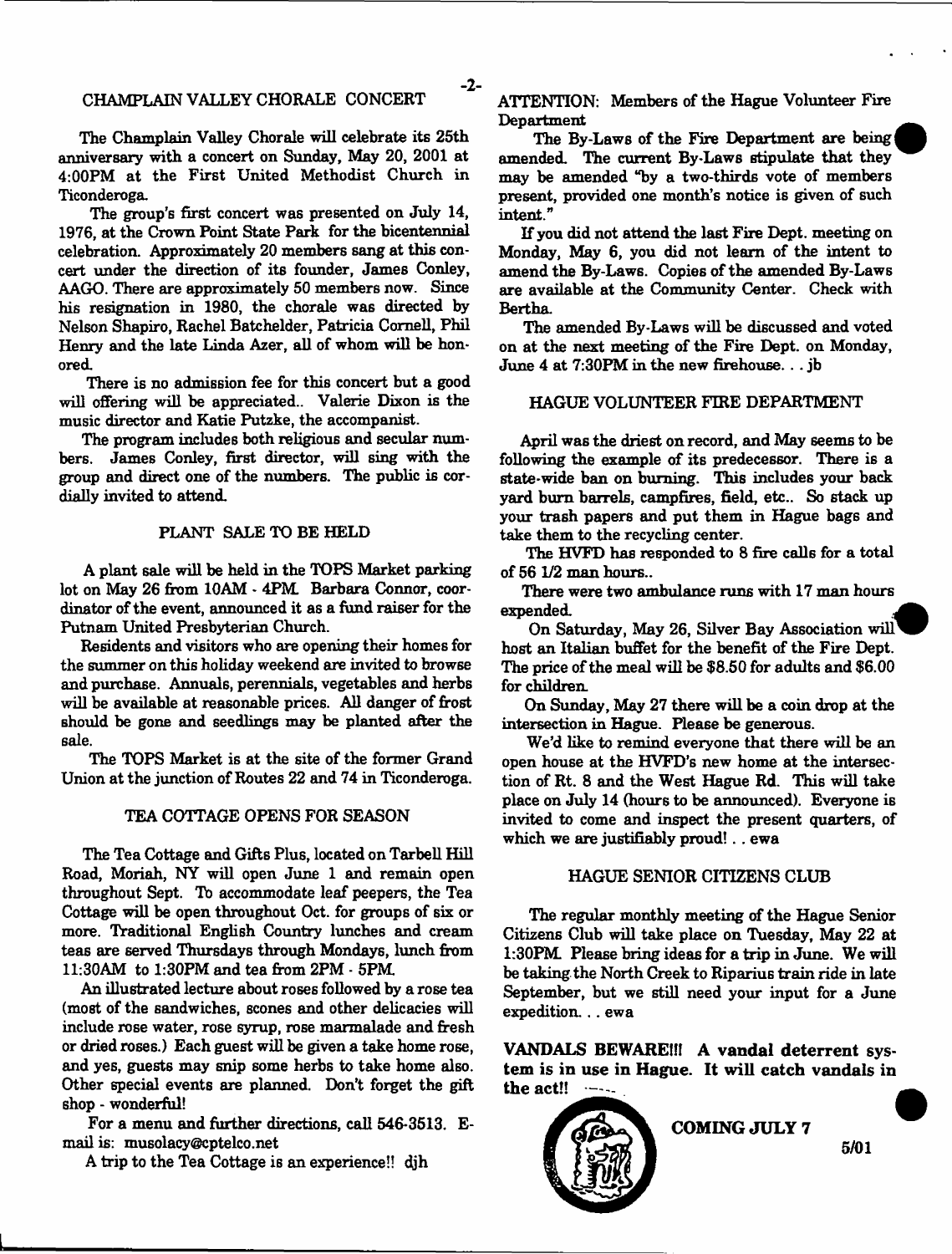#### COMPREHENSIVE PLAN COMMITTEE - 4/9/01

Present were: David Darrin, Chr., Richard Frasier, Paul Barone, Alison Craig, Rudy Meola, Nelson Waters, Michele Gautreau, David Swanson, Bob Patchett Absent: Art Steitz, Tom LaPointe

Also present were Stuart Messinger of the Chazen Co. and Joyce Serdinsky, Secretary

Open for discussion was the tourist accommodations. The Comprehensive Plan needs to make a policy recommendation concerning tourist accommodation density. Some definitions were given as follows:

Minimum lot size is the minimum size lot on which one can build. Density is how many units can be built on a lot. Lot coverage is how much of a lot development may cover. A dwelling unit is "a building or portion thereof providing complete housekeeping (kitchen) facilities for one family".

A tourist accommodation is "any hotel, motel, bedand-breakfast, resort or tourist cabin designed to house the general public (not including a travel trailer, travel vehicles or motor homes)".

The minimum lot size in the primary and secondary hamlet is 10.000 square feet for each dwelling unit of a tourist accommodation where there is off-site sewer: 20.000 square feet where there is not. Lot coverage for a dwelling unit is 50% in the Hamlet. The reason a revision is needed is that the 300 square foot unit is not a marketable item.

S. Messinger stated that we might need to do some redefining of the density issue. Some of the other concerns are visual impact (30 foot height limit), water, sewer (not an issue if the sewer is constructed), parking.

#### ZONING BOARD OF APPEALS - 4/26/01

Variance - Preliminary

**•** 

 $\bullet$ 

Warren Co., DFW, with the permission of the O'Toole's (35-1-25), Dodd Hill and Lakeshore Drive, would like to subdivide a 2.02ac. lot into two lots of .25 ac. and 1.77 ac. The smaller lot is non conforming. Planning Board has already approved the site review of the building to be used as a pumping station for the sewer system (on the smaller lot). The pump station will resemble a single family Adirondack style home. (25' x 42', 1200. The driveway will be off Dodd Hill Rd., about 100 ft.from Rt. 9N. There will be a screen between the O'Toole's and the Pumping Station. Public hearing scheduled for May 24 at 7PM prior to regular meeting.

This subdivision would be contingent on the sewer going through. As far as sound is concerned, these pumps run on a cycle, at peak flow times 8 minutes out of every hour, off peak, they may not start. A Pump Station may be visited at Shepherd's Park, in Lake George Village. Our Pump Station will be propane powered, which is quieter than the usual diesel.

(B) Dimond (46-1-10) Var 02-01 Pine Cove Rd. Land Use TRI, APA Moderate Intensity

Ms. Dimond is requesting relief from the Hague ordinance (secl60-23) for side yard setback (6ft relief) and Lake Shore setback (sec  $160-50$ ) B (b))  $46ft$  relief for a boat rail launch system and a 200sq.ft. accessory storage building.

R. Goetsch requested, and Tina King made a motion that a survey or a clearer sketch of the property is needed to complete the application. The accessory structure is already in place.

A Hatfield made a motion that Mary Lou Doulin be appointed Vice-Chairman. Approved unanimously.

#### PLANNING BOARD - 5/3/01

Planning Board and Town Board met at 6PM to discuss ethics. Skip Hourigan, town board personnel chairman, led the discussion. This came about as a result of the April meeting which is referred to elsewhere.

Public hearing: Judith Stock (33-1-8) SP 02-01, 8910 Lakeshore Drive. Ms. Stock would like to operate an antique shop, art gallery/gift shop in a currently established building on her property. The buildling was previously used for a contracting company, insurance/real estate office and marina. It is presently being used as a garage. Letters from two neighbors were read both objecting to the project. Two letters from distant neighbors and statements from those present were all in favor of project.

In the regular meeting, after much discussion, the board voted to approve Ms. Stock's project, with one dissension.

#### TOWN BOARD - 5/8/01

A public hearing on the Town Park Ordinance preceded the town board meeting. Several changes were made. Day use, parking stickers for residents, parking for visitors on the west side of the parking lot were all discussed. No bike riding is permitted in the park, but bike riders may put their bikes in the bike rack ( which is technically in the park) Cars may not park at the town park overnight. No boats or cars are allowed between 11PM and 5:30AM. No trailer parking is allowed on Rt. 9N or Rt. 8. Official NY State signs are expected by Memorial Day.

The regular town board meeting began with a moment of silence for the deaths of Ken Yaw, Fay McKeon, and Vanetta McFeely.

PRIVILEGE OF THE FLOOR:

1. Sal Santaniello requested permission for the Chamber of Commerce to paint the Cartoon Museum's doors, shutters, and trim. Volunteers will do the work and paint and materials will be donated. Permission granted. (Cont. on page 4 -Town Board)

#### BE SURE TO MARK JULY 7 ON YOUR CALENDAR! 5/01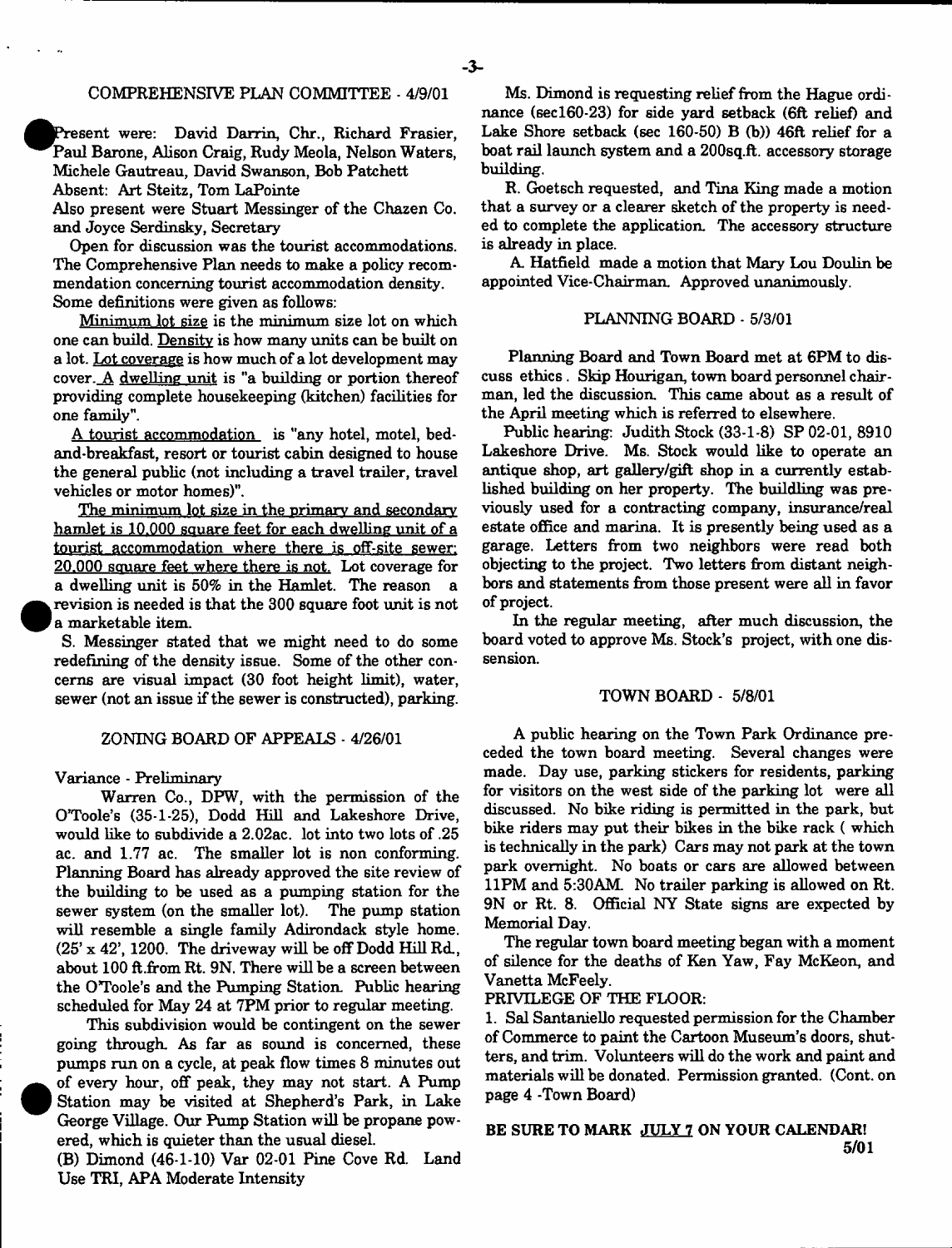Town Board - Cont. from p. 3

2. Tom James and Stan Burdick gave a presentation on the plans for the Hague Hoax Fest on July 7. (See page 1 for related article)

3. Rudy Meola asked for the Board's response regarding the Town Park lights which he has been bringing before the board for a year. He asked the supervisor to put it on the agenda for discussion. Mr. Meola also suggested that a committee prepare a document outlining a Junk Law proposal as a first step towards a Hague Junk Law. Lu Megow cited enforcement difficulties in other towns. Skip Hourigan questioned the Hague community's commitment in support of a Junk Law. The board voted to put the issue on the agenda for June.

4. Nelson Waters read a letter about eliminating boat trailer parking on  $9N$  and  $Rt$ .  $8$  in the hamlet. He suggested that clear information with a map for visitors could be distributed with directions to private parking areas for boat trailers. He requested suggestions and urged prompt action.

#### REGULAR COMMITTEE REPORTS:

1. Assessor & Justice: Steitz. None.

2. Buildings & Grounds/Community Center: Megow. The Board is pleased with the work on the roof of the Community Ctr. and voted to renew the service contract for the air conditioning system from May 1 to April 31, 2002.

3. Finance: Megow. Monthly report and the budget are completed.

4. Fire Dept.: Fitzgerald. Lu Megow warned of grave fire danger and urges people to heed the statewide ban on burning. Scheduled events for the fire dept, are: Sat, May 26 - Dinner at Silver Bay; Sun, May 27, Coin Drop; Sat. Jul 14 - Open house at new firehouse. Sat. Aug. 4: Steak Roast.

5. Highway: Fitzgerald. Bill Bothe reported on the dept.'s spring cleaning. In response to the letter from Jules Halm, Mr. Bothe reported that the problem with his roadway is in the process of being corrected. Discussion held on building a shed at the Town Park to store equipment (snowblower, tractor, mower, etc.)

6. Insurance: Hourigan. The Board will meet to review questions regarding a State Health Insurance program entitled "Healthy NY"/

7. Personnel: Hourigan To date one person has applied for the advertised position of transfer station CDL operator.

8. Planing,Zoning and Stormwater Management: Steitz. Ethics guidelines were reviewed at a special meeting of the Planning Board and will be covered at the Zoning Board meeting on May 24. Supervisor Belden spoke on the progress of the Hague Brook and Retention Center. Grant monies are forthcoming to rehabilitate the bridge and replace the Hague Brook's retaining wall.

9. Recreation/P:promotion: Steitz/Hourigan. Skip Hourigan stated that two positions are still open; 1. for

a part time position (6 days a week, 5 hours per day) to man the Visitor's Center for the summer and 2 - another park attendant. Rudy Meola reported the Enhancement Committee will have the triangle in center of town planted and hanging baskets up. Supervisor Belden remarked that this project has been funded by private donors (baskets and bridge planters) and the Kiwanis Club is sponsoring the triangle, at no cost to the town.

10. Sewer District #1: Belden. A public hearing is scheduled for May 24 preceding the Zoning Board meeting regarding the proposed main pump station on the OToole property on the corner of Dodd Hill Rd. and 9N. The APA has the plans. The Town is ready to purchase a small portion of this lot, if the subdivision is approved.

11. Town Park and Beautification; Fitzgerald. The Town Beach is ready, new buoys have been ordered. "No Parking" signs have arrived. The lock box at the launch station has been vandalized and must be replaced. Art Steitz remarked that a deterrent system against vandals is being implemented.

12. Transfer/Recycling Station: Megow. Income for April was \$2,360.50. Disagreement ensued regarding a pay raise of \$.50 an hour for Transfer Station employee, Joanne Trudeau on her one-year anniversary. It has been a precedent to grant pay raises the first of the year and she had not been employed a full year on Jan. 1. Motion was denied. Lu Megow and Supervisor Belden voted aye. For the record, Dan Belden's opinion is that this decision is unfair.

13. Youth: Hourigan. Mike Manning has set up youth basketball at the Community Center for groups of 5 to 8 year olds and 9 to 12 year olds on Tuesday nights from 5- 8PM. Whiffle ball is scheduled for Thursday nights from 5:30 to 8PM

#### UNFINISHED BUSINESS:

1. Letter from Dorothy Henry. The board deemed it "counterproductive" to be read and voted against reading it. Rudy Meola voiced his objection, stating the board could not "pick and choose" which letters would be read or not. (This letter was tabled last month and was tobe read at the May meeting). Supervisor Belden explained that it dealt with a matter of strong opinions to be worked out between members of the Planning and Town Boards under the Ethics guidelines.

COMMUNICATIONS AND PETITIONS:

1. A letter from the Planning Board and ZBA members was not read. The topic of this letter in part relates to the letter from Dorothy Henry.

NEW BUSINESS:

1. Spring clean up. A pick-up date will be scheduled for seniors age 60 and over. All other residents will be permitted to bring one pick-up truck load free of charge to the transfer station.

3. Board voted to fill "Green Thumb" summer position. This person will water flowers and help at Fire Dept.

4. Resolution to amend budget

5 Resolution to adopt Town Park Ordinance . . . ci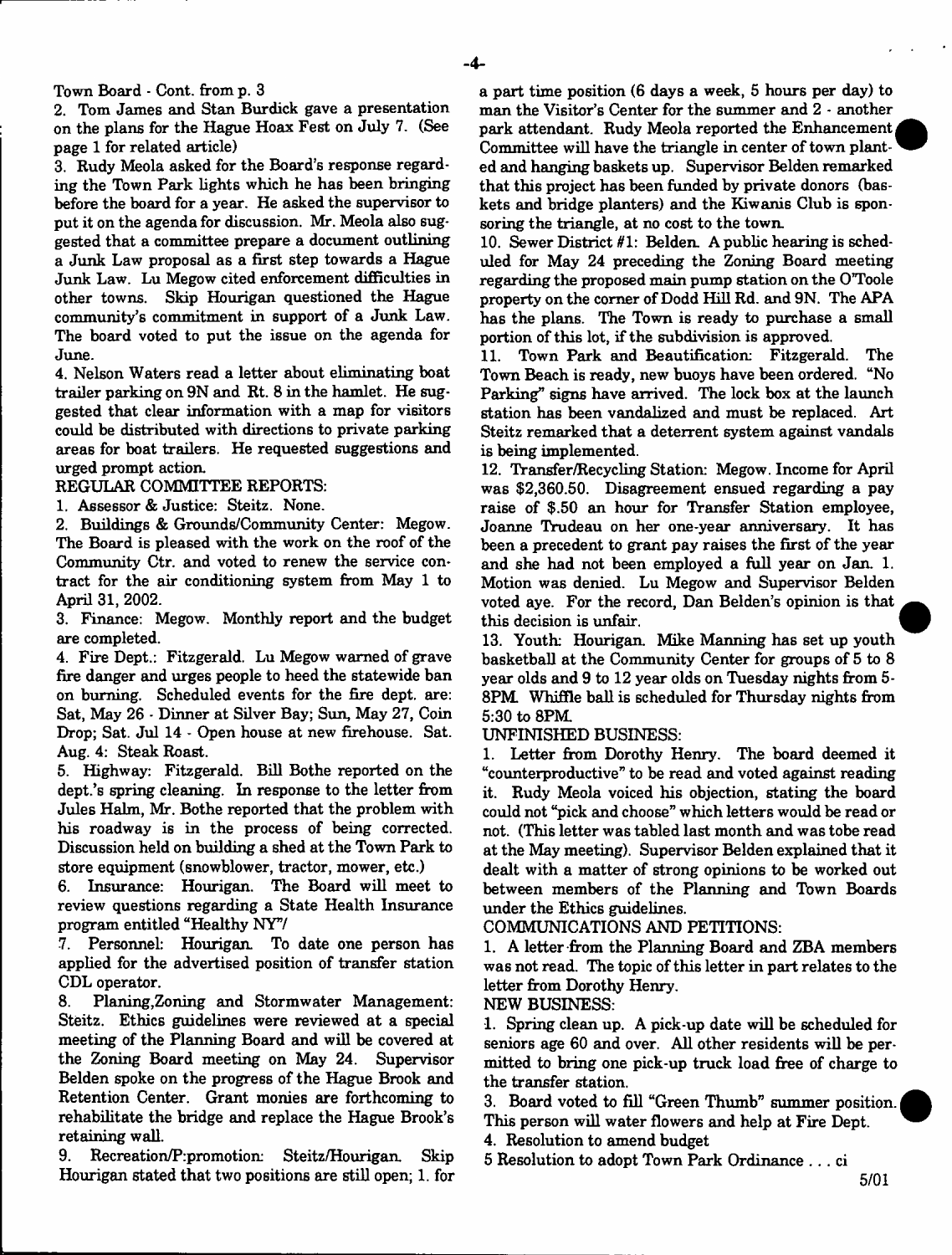#### NATURE NEWS by Laura Meade

Since childhood I have enjoyed outdoor activities both in my hometown of Cortland and at my relatives' old hotel on Keuka Lake. But no place has provided me with more outdoor pleasure than camping, boating, picnicking and hiking in the Town of Hague. In recent years, whether walking the trails of Hague or hiking in the High Peaks, my attention has been focused on wildflowers and birds. After identifying and chronicling many wildflowers, I bought a 34 mm camera with an adjustable lens in order to take slides of the flowers. Then I realized there was more to it than the camera, the film, the lens and knowledge of flowers. I was fortunate to be able to take a few lessons from Gary Randorf, an excellent photographer. His advice has been very helpful. He made recommendations simple, so I was able to understand and remember his advice.

As I set forth to take slides worthy of educational presentations, I began to realize the great variety and unusual beauty of Hague/s wildflowers flowers. Sometimes I would walk a trail every day, keeping a journal of when flowers were in bloom, angles of the sun at different times of the day, and specific habitats where I would be likely to find certain species. My curiosity led me to join the Carillon Garden Club and to purchase field guides. The most helpful guide for me has been "AField Guide to Wildflowers" by Roger Tory Peterson and Margaret McKenney.

My next step was to seek an expert botanist who could verify my identification., and, perhaps broaden my search in ares outside of Hague. It was my great good fortune to spend four hours with Dr. Orra A. Phelps, whom I have come to regard as the greatest wildflower expert ever to live. She had one word of correction, plus a warm-hearted encouragement for me to continue my quest. As I turned to leave her home in Wilton, Y I asked, "Do you have a PhD in Botany?" Quietly she answered, "No, I assisted my mother, Orra Parker Phelps, in preparation of a definitive wildflower collection for the University of Connecticut. From the time I was six years old until I was 12 we worked together. By then I knew more than most who had a Doctorate in Botany. I am actually a medical doctor. I worked as a Medical Inspector for the schools in Montgomery County for many years."

My visit with Orra was in 1979. Before I left she drove me to a limestone pit where rare wildflowers were in bloom. Her final words were "It's my 84th birthday today. I'm going to a party at the home of my niece Phoebe Hunt. (Some of you in the Garden Club know Phoebe).

Although Orra has been dead for years she continues to be an inspiration to me in the study of wildflowers, geology and birds. Recently Orra's niece, Mary Arakelian, wrote an extensive biography of her aunt titled "Doc, Orra A. Phelps, ADK Naturalist and Mountaineer". The book is available from North Country Books in Utica, NY.

#### HAGUE CREEK ANTIQUES AND GIFTS

I was privileged to be one of the many guests at the open house of Hague Creek Antiques and Gifts on May 12. Diane Farinick and Carol Pittman have really outdone themselves in turning a rather so-so building behind the post office to a wonderful shop. The decor is quite beautiful and very Adirondack. I couldn't resist climbing the stairs to see what wonders were wrought on the second floor. I was very impressed by three quite unusual beds, two antique and one with real Adirondack flavor, which can be made to order per the buyer's choice. Baskets of all kinds are hanging from the rafters and beautiful pieces of furniture of all kinds are displayed.

We certainly can't overlook the entrance to this shop. The landscaping which is a beautiful addition was done by North Country Landscaping, a local firm owned by Peter Foster. Makes for a warm, cozy feeling on entering.

Needless to say I find this shop to be a charming addition to Hague's downtown. I plan to go back to take a closer look when I will have more space and time to look around.

It is a MUST SEE on your list for the summer.

Have you noticed the work that has been done on the outside of the Hague Post Office? For those of you who haven't returned to our beautiful town, you are in for a surprise. These same two talented ladies are responsible for this also. But you will just have to see for yourselves. I hear there is more to come!!  $\ldots$  djh

#### WEATHER NOTES By Mary Lou Doulin

There is much gratitude for the passing of the previously lengthy winter. Its far reaching grasp occupied much too much of the primary months of 2001.

Which brings me to the sweetness of the activation of this year's spring. Once the snow finally departed in about the third week of April - lakeside (West Hague took longer) 80 degree temperatures occurred on the 22nd and 23rd of April. These temperatures dominated the first two weeks in May and it felt like summer. Since May 12 springtime has reappeared and more seasonal daytime temperatures in the 60s and 70s have been typical.

The sights and sounds of the season of awakening are accelerated. The birds' return is always a highlight along with the aroma of fresh earth and the blooming of the early flowers and the flowering trees. The hamlet is being spruced up and looks great. The only glitch is that things are way too dry. April was the driest in years and we have only received a few sprinkles so far this May.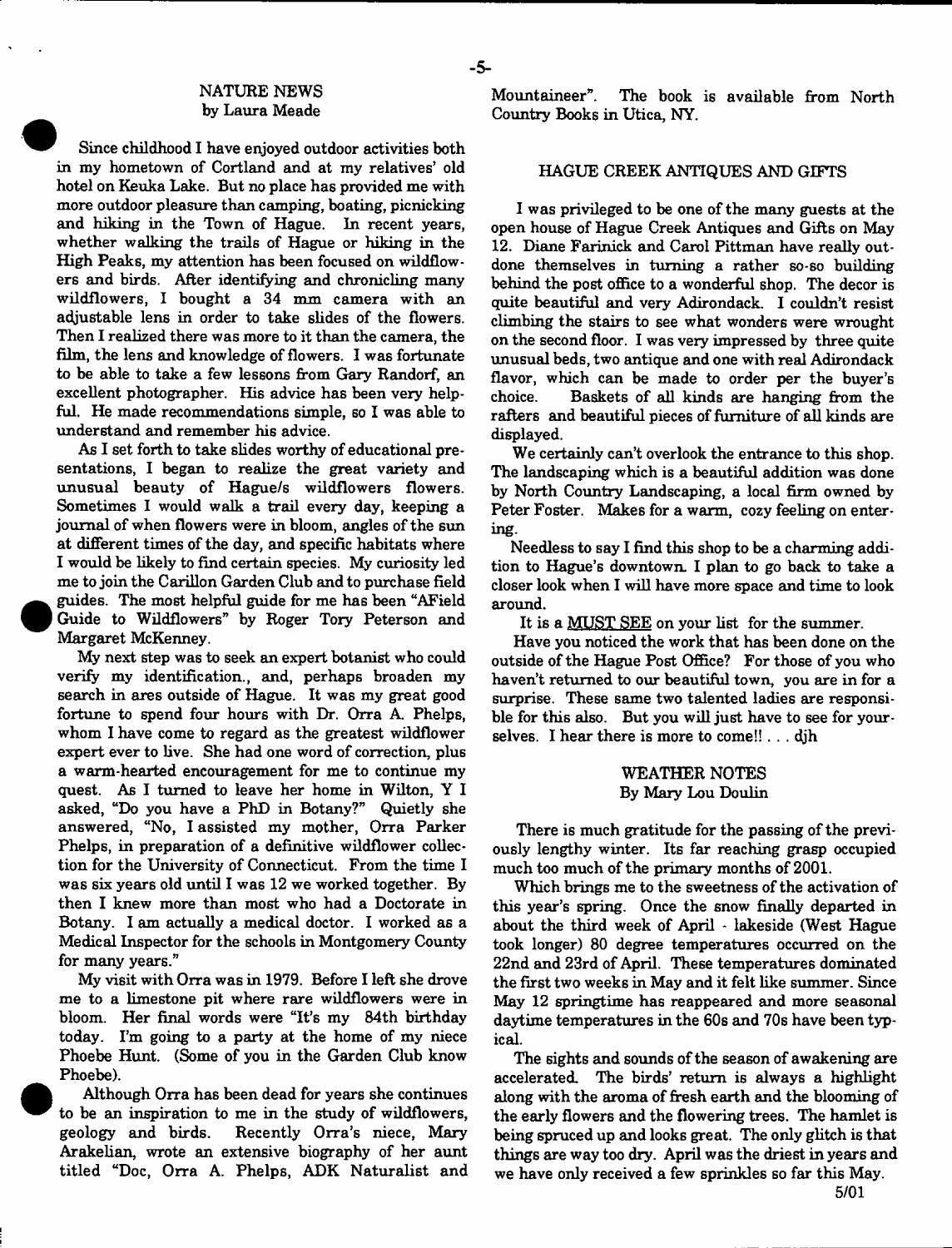#### ROTARY CONCLUDES ITS 20-WEEK CLUB WINNERS ANNOUNCED AT MEETING

The Rotary Club of Northern Lake George thanks all those who participated in the 20-week club. The primary benefactor of this fund raiser was the Book Project in the Ticonderoga Elementary School. Students are rewarded for reading 20 books by receiving a book of their own.

AND THE WINNERS OF THE 20-WEEK CLUB ARE:<br>Week 1 MTM Business Form, Valley Stream, NY

- Week 1 MTM Business Form, Valley Stream, NY<br>Week 2 Jill Bersol Pompton Lake, NJ
- Jill Bersol Pompton Lake, NJ
- Week 3 Joan Belden, Hague
- 
- Week 4 Karen Laundree, Hague Week 5 Denise D. Andrea, Rochelle Park, NJ
- 
- Week 6 Bill Ahem, Ticonderoga Joe Reynolds, Houston, TX
- Week 8 Carol Brown, Hague<br>Week 9 MTM Business Form
- MTM Business Form, Valley Stream, NY
- Week 10 Mike Johns, Ticonderoga, NY<br>Week 11 Valerie De Prev. Rochester. N
- Week 11 Valerie De Prey, Rochester, NY
- Week 12 Michael Stipo, Ticonderoga
- Sharon Lonergan, Ticonderoga
- Week 14 Mary L. Blanchard, Ticonderoga
- Week 15 Mary C. Hundson, Ticonderoga<br>Week 16 Gerry Crammond, Silver Bay
- Week 16 Gerry Crammond, Silver Bay<br>Week 17 Audrey O'Brien, Hague
- Audrey O'Brien, Hague
- Week 18 Carol Brown, Hague
- Week 19 John Barber, Silver Bay

Week 20 (May 8 three names were drawn: Keri Rhebergen, Ticonderoga, (\$50); Nancy Spaulding, Ticonderoga, (\$75); Jan Breitenbach, Silver Bay (\$100) Congratulations to all the above winners and many thanks from the Rotary Club for all your support for this worthwhile project.

#### 911 HOUSE NUMBERING SYSTEM

Cindy Roberts, Warren County Sheriffs Dept, was the guest speaker at the last Hague Senior Citizens meeting. Sponsored by the Warren County Explorer Post 911 and Lowe's Home Improvement Center, it will be used to help senior citizens and the needy to put number signs in front of their homes in order for the emergency services to find a home quickly. This is being done as a service by the Explorers with supplies being furnished by Lowe's. If you fit into one of the above categories, please fill in one of the questionnaires located at the post office, store, or community center. If you would like a form mailed to you contact Dottie Henry, 543-6633 and she will be glad to help you.

This is a very important service and the Explorers and Lowes should be commended on their part in it. It is a completely free service, so please take advantage of it.

LARAC FESTIVAL - June 9 & 10, 2001

The LARAC June Arts Festival is celebrating 30

years of being an annual community tradition. The 2 day event fills Glens Falls City Park with a 200+ exhibitor juried art and craft show, non-stop performances by regional artists, food concessions and activities and displays by many non-profit cultural organizations. The festival runs from 10AM to 5PM each day and is FREE.

- 6-

#### FRESH AIR FUND SEEKS VOLUNTEER HOST FAMILIES

The Fresh Air Fund is seeking more host families in the Hague area to open their homes to a New York City child for two weeks this summer. Since 1877 The Fresh Air Fund has enabled 1.7 million disadvantaged young New Yorkers to experience summer in suburban and small town communities. Through The Fund's Friendly Town program, volunteer host families in 13 states from Virginia to Maine and in Ontario, Canada opened their homes to nearly 6,000 New York City children last summer.

Fresh Air host families can choose the gender and age of their visitor. First-time Fresh Air children are between the ages of six and twelve. Many families find their hosting experiences so rewarding that over 65 percent of all children are reinvited to stay with host families, year after year. Children can participate in the Friendly Town program through age 18. In 2001 The Fund celebrates its 125th anniversary of serving children with a wide variety of special events and volunteer opportunities.

For more information on how you can share the simple joys of summer with a city child, please contact Deborah Reid at 518-585-9023 or The Fresh Air Fund at 1-800-367-0003. You can also visit The Fund online at [http://www.freshair.org.](http://www.freshair.org)

Deborah Reid, 311 New Hague Road, Hague, NY 12836.

• One of life's mysteries is how a 2-pound box of candy can *mafe a woman gain 5 (6s.*

*•9dy mind not only wanders, it sometimes (eaves completely.*

• The best way to forget all your troubles is to wear tight *shoes.*

• *rIhe nice part about Uving in a small town is that when you don't know what you're doing, someone else does.*

• *(Ihe older you get, the tougher it is to lose weight because* by then your body and your fat are really good friends.

• *Just when I was getting used to yesterday, along came today.*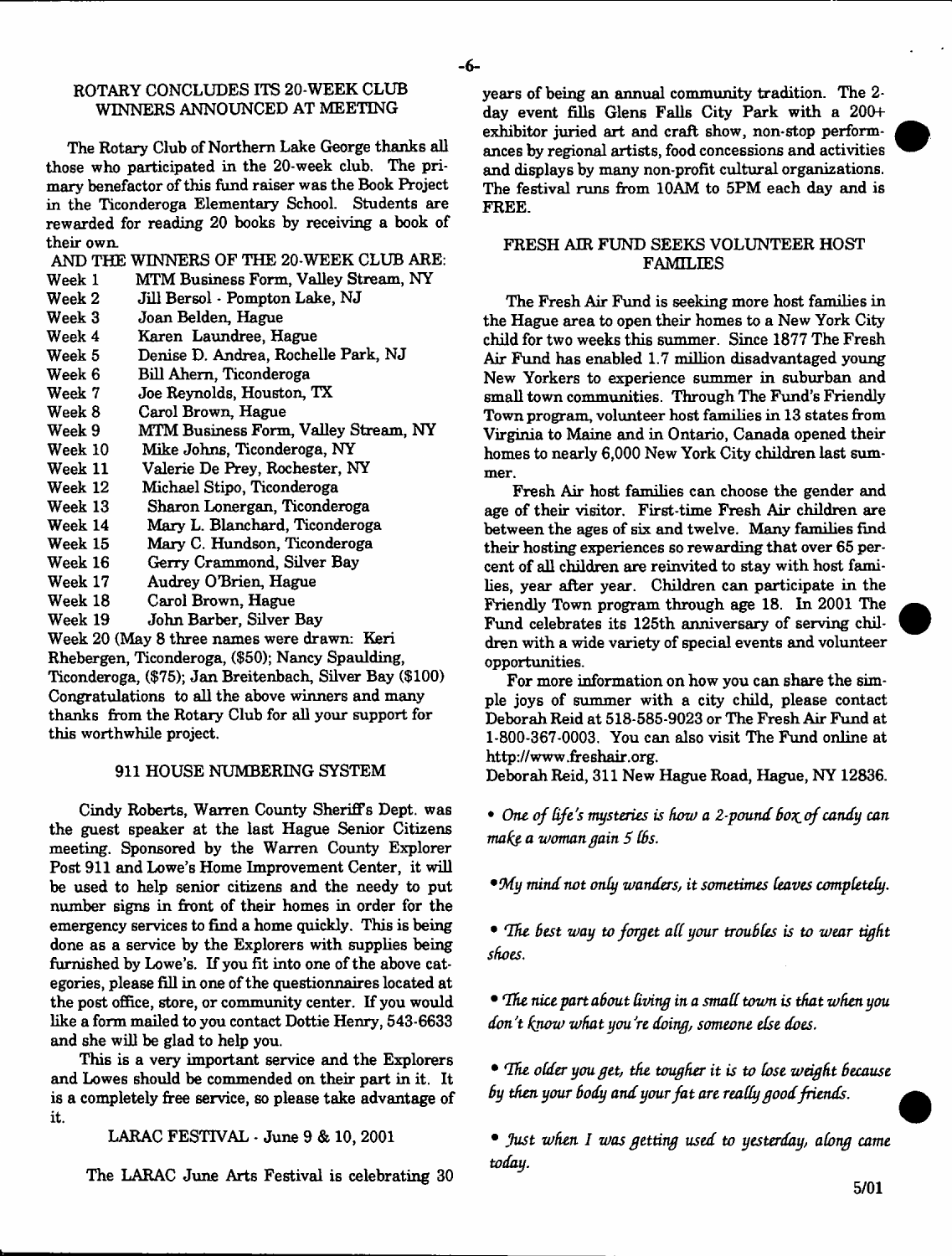## *SOU9£DI9igS*

BORN: Lee and Mary Jo Keeler are thrilled to announce the births of two granddaughters: Emma Lee barn to Will and Greta Lincoln, Toronto, Ontario an May 11, and Shelby Anne bom to Sean and Deborah Leonard on May 12. Babies and mothers are doing fine; the grandparents are a little shaky!

ENGAGED: Jane Frasier of East Greenbush, NY, daughter of the late Clifford (Jake) and Mary Frasier of Hague, was recently engaged to David Connelly of East Greenbush, NY, son of the late Charles F. Sr. and Joan Connelly of Green Island, NY on April 17, 2001 in the Cayman Islands.

DIED: Kenneth Yaw, 79, former justice for the town of Hague died on April 26, 2001. He is survived by two daughters, Kelly Yaw, Clifton Park, NY and Tammy Czara, Morrisonville, NY, two granddaughters, and two brothers, Henry, South Carolina and Edward, Hague.

DIED: Vanetta Rickards McFeely, 92, on April 26, 2001 in Acton, MA. Services will be held in August at the family summer home in Silver Bay. Surviving are a daughter, Vanetta Elizabeth and son William Theodore, five grandchildren and seven great-grandchildren. Memorial gifts may be sent to: The YMCA IMC McFeely Award, c/o Vanetta Hunter, 3 Foster Street, Acton, MA 01720

DIED: Fay (Akins) Mrotek McKeon, 65, North Granby, CT and Pine Cove, Hague, NY. on April 27, 2001 at her home. She is survived by her husband, George A., children, Lisa Mrotek Rhinehart, John, Alice Simoniello, Alicia Atik, and Thomas McKeon Also surviving are 10 grandchildren and two brothers.

DEED: Bernard E. (Buck) Denno, 74, on May 11, 2001 at the Fletcher Allen Hospital of Burlington, VT. Buck lived his entire life in Hague and married Anna Nora Robbins on May 6,1944. He is predeceased by two sons, Joseph and Robert and his sister Beatrice Denno Middleton. He is survived by his wife, four sons, Bernard R. (Two Buck), Ralph H ., Peter B., and Thomas J. ; nine daughters, Barbara L. Tyler, Pamela A Denno, Deborah J. Reid, Michele M Gautreau, Marie A Dove, Theresa M Gagliardi, Mary Anna Osier, Bernadette A Denno, Maureen M. Germain; 23 grandchildren; 20 plus great-grandchildren and his brother James R. Denno.

#### TICONDEROGA MIDDLE SCHOOL

#### ACHIEVEMENT ROLL

Grade 8: Danielle Connors, Joshua Frasier Grade 7: Sarah Bissell, Andrew Trombley

MERIT ROLL

Grade 8: Danyle Borton, Jason Frasier, Aren Laundree, Lindsay Mascarelli, Maureen Falait, Joshua Patchett, Krystal Trainor, Richard Zacharenko, Seth Towne Grade 7: Marissa Coffin, Michelle Coffin, Jacob Lawrence, Derek Ross, Bryce Gurney Grade 6: Jessica Alteri, Brittney Haran CONGRATULATIONS! KEEP UP THE GOOD WORK!

FYI

• The hams distributed by the Food Pantry for Easter were purchased by a donation from the Catholic Church in Hague to celebrate Ursula Montbriand's 90th birthday. Thank you!

Thanks also to the Hague and Silver Bay post offices for the support of the food collection on May 12, which was donated to the food pantry.

• The Marcella Sembrich Memorial Studio in Bolton Landing has been doing some much needed upgrades. The studio is scheduled to open for the season on June 15.

• Cornell U. Coop. Ext. 4-H Program in Warren County is conducting a 3-day Wilderness Exploration Trip on June 25-27. Open to any youth from 9-11 years of age. Cost - \$12.

A 3-day Wilderness Exploration Trip is being conducted on July  $10-12$  for any youth  $12-15$  years of age. Cost is \$28.00 per participant.

Cornell Coop. Ext. in Warren County will be offering a job skills for youth class on Sat., June 9, 2001 at the Queensbury Methodist Church on Aviation Rd. from 9:30-12:30PM. Open to all youth ages 15 and older who are interested in sharpening their job skills for summer employment. Class is free and open to the public.

For info, on above programs, contact Cornell U. Coop. Ext. Education Center, 377 Schroon River Rd., Warrensburg, NY 12885. Phone 623-3291 or 668-4881. Registration required

The Island View Cafe is opening for the season on Friday, May 25. It will have its usual delicious food, homemade ice cream and friendly service. New this year will be espresso and cappuccino. Located on Route 9N in the town hamlet.

• Osteoporosis exercise class meets every Tuesday in the hospital cafeteria from 1:30-2:30FM.

RESULTS OF *Tl* SCHOOL ELECTIONS HELD ON MAY 15, 2001: For the budget: 363 Yes; 220 No For School Board: Angela Sammis, 362; William Sola, 366\*; Gary Davis, 495\*; Robert Dedrick, 419\* 5/01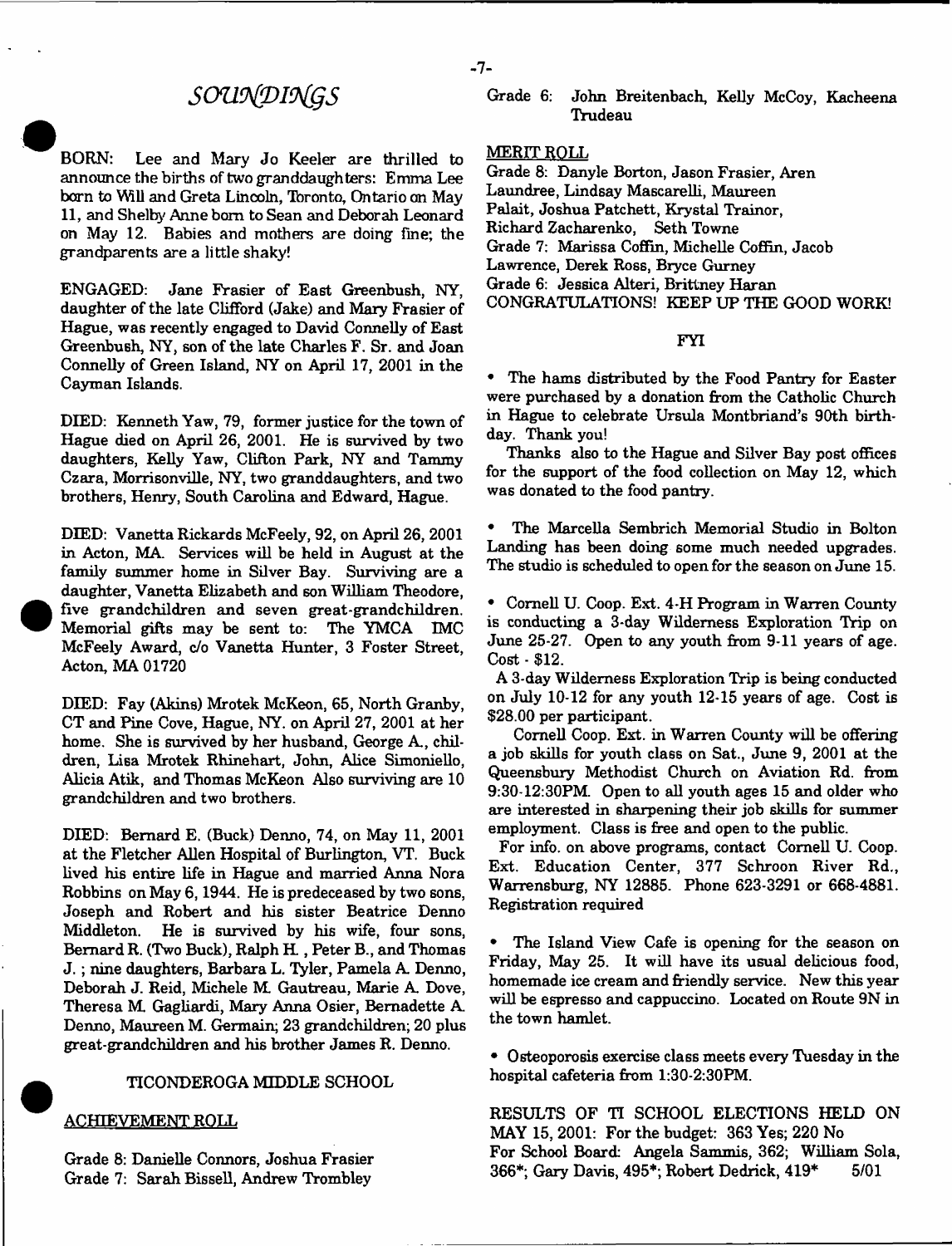#### LETTER TO THE EDITOR:

In a letter to the Hague Town Board dated May 5, Dottie Henry protested the way a member of the Planning Board had been reprimanded by a member of the Town Board at a public meeting of the Planning Board on March 15. Mrs. Henry was present at the Planning Board meeting and was so offended by the Town Board member's actions that she felt compelled to protest to the Town Board.

Letters to the Town Board are routinely read at its meetings. However, even though Mrs. Henry's letter was on the agenda, it was not read, the reason given that the board member in question was absent, but the letter would be read at the May 8 meeting. At this meeting it soon became clear that the entire board would not allow the letter to be read. I objected and insisted that the letter be read, when Councilman Fitzgerald moved not to read it. Voting against reading the letter were Fitzgerald, Steitz, and Megow; voting for were Hourigan and Belden. The letter was not read.

I protested this action because I believe in a free society people have a right to express their opinions to their elected representatives and to have those opinions heard in a public forum. Public officials have an obligation to be responsive to the voters' concerns. They have no business withholding information from the people who elected them.

If the board member acted as an individual, he was wrong. If he acted as a member of and on behalf of the town board, his actions were, in my opinion, both unethical and illegal. In either case the chairman of the Planning Board should not have allowed it.

Individual board members cannot unilaterally act on behalf of the Town Board. No board member can legally act independently outside the board or speak for the board. If he does, it is at his own peril. Actions have consequences and you take responsibility for them.

At first blush it appears that this incident is the action of one board member, but the action of the entire board at both meetings leads me to conclude that there was collusion among all the members of the board to protect one of their own.

This view is reinforced by the fact that at the May meeting all five town board members agreed not to read a letter from six Planning and Zoning Board members on similar subjects that addressed by Mrs. Henry's letter.

The arrogant disdain displayed in this situation by some member of the Hague Town Board toward their constituent should be remembered by those same voters next time these officials ask for our vote.

/s/ Rudolph Meola

#### LETTER TO TOWN BOARD:

Dear Members of the Town Board:

We the undersigned are members of the Town of Hague Planning Board and Zoning Board of Appeals (ZBA). We are volunteer members who have been

appointed by yourselves and your predecessors to serve the Town in its lawful pursuit of implementation of the Town of Hague Zoning Ordinance and Subdivision Regulations. In volunteering our time for these positions, we have recognized the importance of the planning and zoning goals and objectives which have been embraced by the Town of Hague. We take our responsibilities as members of these public bodies very seriously.

The principal purpose of this letter is to bring to the Town Board our objection to the manner in which Planning Board member Nancy Harrigan has been treated at several recent public meetings of the Planning Board and ZBA. Ms. Harrigan has been harassed and insulted by members of the public who were allowed to speak out of turn at meetings which were not even public hearings. In addition, Ms. Harrigan has been criticized by Town Board members who have objected to certain of her efforts which she pursued in good faith attempts to bring accurate information to the Planning Board and ZBA. Regardless of whether Town Board members agreed or disagreed with this information, we respectfully suggest that open public criticism of a Planing Board or ZBA member by a Town Board member at a public meeting is neither warranted nor appropriate. It is neither helpful nor productive for Town Board members to make disparaging remarks about Planning Board or ZBA members who are exercising their best efforts to assist the boards in making informed decisions.

Neither election to a Town Board nor appointment to a Planning Board or ZBA means that a citizen relinquishes his or her rights to express their opinions. We recognize and acknowledge that such opinions may differ among members of the boards. However, in such instances, it would seem far more appropriate to discuss differences of opinion or even alleged shortcomings in a mutually respectful manner and in a private setting, rather than subjecting any member of any of the boards to criticism, ridicule and humiliation. Only with such mutual respect can the town board reasonably expect town citizens to continue to perform the vital function of serving on these volunteer boards. In this way we can all continue to work together in furtherance of our common goals of fair, uniform and consistent implementation of the Planning and Zoning laws of the State of New York and the Town of Hague.

Thank you for your consideration of our thoughts, /s/ Tina Barth-King, Mary Lou Doulin, Ralph Denno, Tom LaPointe, Cris Ginn, Nancy Harrigan.

The following letter was on the agenda for the Town Board's April meeting, but was not read, since the full board was not present. It was stated that it would be read at the May meeting, but again was not read. Since a number of people have approached us to inquire about the letter's contents, we are printing it  $( \text{ Letters cont. on page 9})$   $5/01$ 

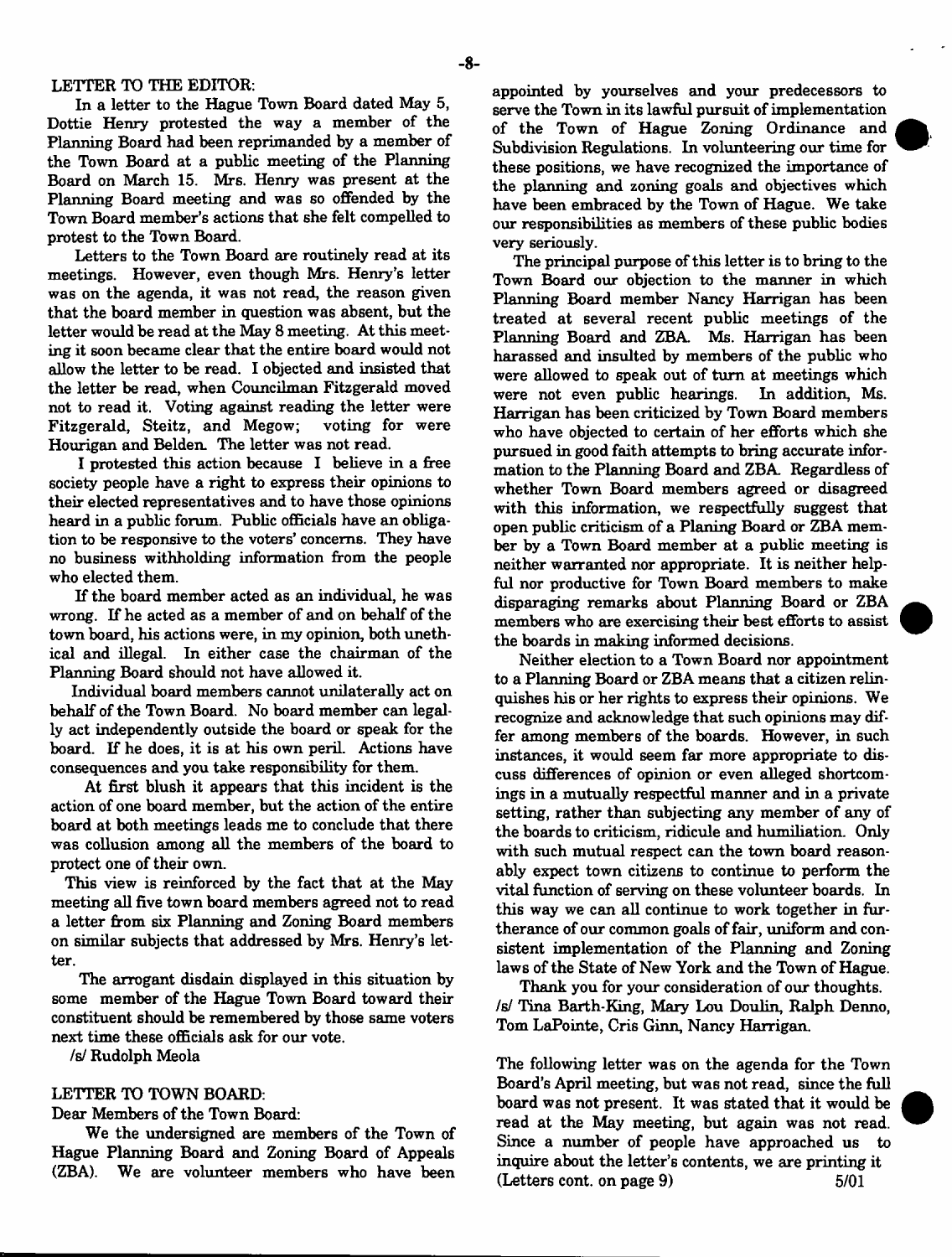**•** 

<sup>•</sup>

embers of the Hague Town Board April 5, 2001 Gentlemen:

I am writing this letter to you as a protest to what happened at the Planning Board meeting on March 15, i.e. the reprimanding of a member of the Planning Board by a member of the Town Board.

I feel it is totally unacceptable for any member of the town board to reprimand a member of another board, who incidentally volunteers his/her time to the town, in a public meeting. I am not addressing the content of what the board member said - 1 am addressing the way it was presented. I am of the opinion that matters of personnel are to be addressed in Executive Session and not in an open public meeting. Accusations were made that bordered on slander and should have been discussed with the town board first and discussion held as to how to handle the situation. I was told that neither the Town Board nor the Planning Board was made aware ahead of time that this was going to happen. I would hope that if they had been, it could have been diverted.

I also believe that the chairman of any board has a right to intercede and stop discussions that should not be public.

It appears to me and many other residents with whom I have talked, that if a person does his/her job appropriately but does not necessarily fit in with the thoughts of others, that person is not good for the town. I disagree with that theory.

I feel strongly that apologies are in order from the councilman and town board in general. This town needs good people, but if we treat them in the manner we did at the Planning Board meeting, we will have a hard time getting good people to serve. /s/ Dorothy J. Henry

#### TRASH PICKUP SCHEDULED FOR MAY 30

The Highway Dept, will be setting aside Wednesday, May 30 for pickup of tires, metal, non- processed items (furniture, appliances) for SENIOR CITIZENS. NO C&D, NO LEAVES AND BRUSH, NO HOUSEHOLD GARBAGE.

For other members of the community, one pickup truck load per family will be accepted at the Transfer Station free of charge on May 30 only with the same restrictions as above.

Please call Town Hall, 543-6161 before May 25 and leave name and address and description of what you have to pick up. Items must be left by entrance to driveway.

- **9** -

#### GREAT NEWS!

Twenty-one of our Chamber members, out of 62, now have a presence oon the web site either with a display ad or a link to their own web site. That is close to 30% of omjChamber members actively supporting the Chambers on-line efforts. Thisi) is a very impressive vote of confidence from our members for our own site.

Outstanding membership suppport has enabled <http://www.hagueticonderoga.com> to offer a lot of content about Hague, Ticonderoga and Silver Bay and to become the PREMIER web site in the Northern Lake George area. The site shows up near the top on all major web search engine listings. As a result, the site is getting an average of nearly 3000 page reads per month. This means that a lot of potential visitors are learning about our area attractions and businesses.

A very special thanksk goes to the following members supporting the Hague-on-Lake George Chamber of Commerce web site:

DISPLAY AD:

Fort Ticonderoga Ticonderoga Ferry Silver Bay Association Carol's Cozy Cottages Snug Harbour Marina Jan-Dor Cottages Emerald's Restaurant Justy Joe Fishing Charters Silver Bay General Store Silver Bay Guideboat & Canoe Co. Werner's Marine RUAH Bed & Breakfast Trout House Village Locust Inn Allison V. Craig, Realtor LINK TO OWN WEB SITE: Wicker Ford

Adirondack Park Motel Parkview Retirement Community Frederick's Restaurant

For more information about the site plese call ITom James at 543-6924 or send an e-mail request to: cham[ber@hagueticonderoga.com](mailto:ber@hagueticonderoga.com). . .. tj

#### • TRANSFER STATION HOURS FOR THE REST OF MAY: TUES, WED, THURS, FRI, SAT, SUN, 9AM TO 5PM. CLOSED MON.

JUNE 1 TO SEPT. 15: MON, TUES, THURS, FRI, SAT, SUN, 9AM - 5PM. CLOSED WED.

*Sometimes I thirds I understand everything, then I regain consciousness*.

*Amazing! you hang something in your cbset/or a while and it shrinks two sizes!*

 A PUBLIC INFORMATION MEETING ON THE PLAN FOR CENTURY 2000 WILL BE HELD ON JULY 17 IN THE COMMUNITY CENTER DAVID DECKER, STATE ENGINEER, WILL BE ON HAND TO ANSWER QUESTIONS.